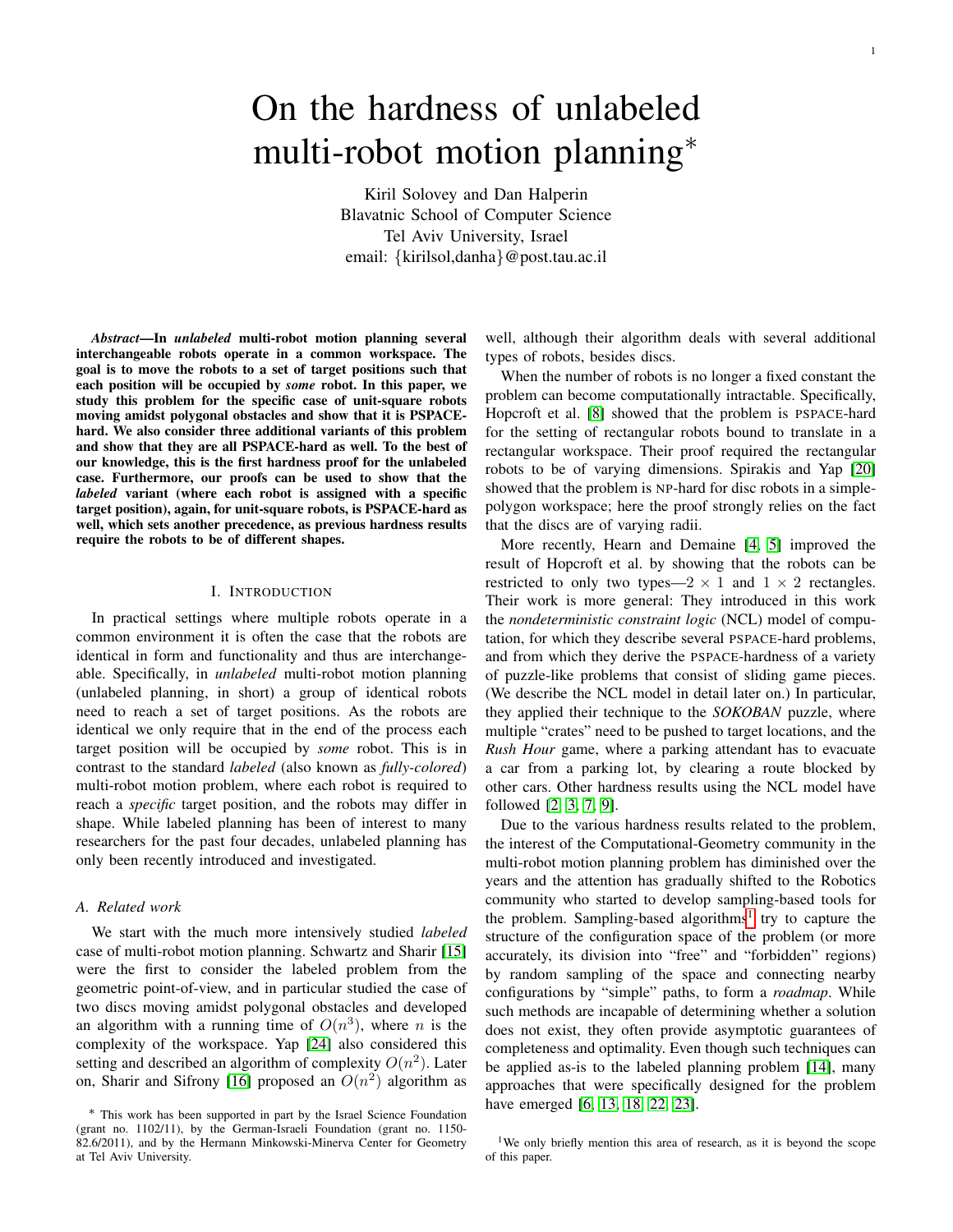Unlabeled multi-robot motion planning was introduced by Kloder and Hutchinson [\[10\]](#page-7-8), who described a samplingbased algorithm for the problem. More recently, Solovey and Halperin have developed a sampling-based algorithm for the unlabeled problem, as well as for a generalization termed  $k$ *color* planning that consists of  $k$  groups of interchangeable robots [\[17\]](#page-8-9). Krontiris et al. [\[11\]](#page-8-10) describe an adaptation of this work for the problem of rearranging several objects using a robotic manipulator. Turpin et al. [\[21\]](#page-8-11) describe an efficient and complete algorithm for unlabeled planning for disc robots which also guarantees finding the optimal solution in terms of the length of the longest path traversed by a robot. However, their algorithm makes the assumption that a certain portion of the free space, surrounding each start or target position, is *starshaped*. More recently, Adler et al. [\[1\]](#page-7-9) studied a similar setting with unlabeled disc robots operating in a simple polygon, although under a milder assumption requiring each pair of start or target positions to be separated by a distance of at least 4, where the radius of the robots is 1. They describe an algorithm with a running time of  $O(n \log n + mn + m^2)$ , where *n* is the complexity of the polygon and  $m$  is the number of robots. A crucial questions that follows from their work is whether the efficient solution of the problem is possible due to the separation constraints or the fact that the robots are unlabeled.

#### *B. Contribution*

In this paper we study the problem of unlabeled multirobot motion planning for unit-square robots moving amidst polygonal obstacles. We show that the decision problem, namely, to decide whether a solution exists, is PSPACE-hard. To the best of our knowledge, this is the first hardness proof for the unlabeled case. In fact we consider four variants of the unlabeled problem (see Section [II](#page-1-0) for a precise definition) and show that they are all PSPACE-hard. For instance, we show that the seemingly easier version of the problem where only one of the robots is required to reach a certain target position while the other robots function as movable obstacles, is also computationally intractable. We mention that our proofs can be used to show that the labeled variant, again, for unit-square robots, is PSPACE-hard as well, which sets another precedence, as previous hardness results require the robots to be of different shapes [\[4,](#page-7-1) [8,](#page-7-0) [20\]](#page-8-3). The various hardness results for multi-robot motion planning are summarized in Table [I.](#page-2-0) While our result in itself is negative, we hope that it will motivate research of other variants of the unlabeled problem which may turn out to be polynomially solvable.

This paper complements another work by the authors [\[19\]](#page-8-12) in which we study a slightly different setting of the unlabeled problem and present an efficient algorithm to tackle it. In particular we consider the problem of unlabeled motion planning of unit-disc robots moving amid polygonal obstacles. We show that if two simplifying assumptions are made regarding the distances between pairs of start and target positions and between such positions and the obstacles, an efficient algorithm can be developed. In particular, our algorithm has a running

time<sup>[2](#page-1-1)</sup>  $\tilde{O}(m^4 + m^2n^2)$ , where m is the number of robots and n is the complexity of the obstacles. Furthermore, the algorithm returns a solution whose total length (namely the total length traveled by all the robots) is  $OPT + 4m$ , where OPT is the optimal solution cost. In spite of the difference in robots, we believe that the hardness result presented in the current paper hints that such mitigating separation (or other) assumption are essential in order to obtain efficient algorithms as in the other paper.

The organization of this paper is as follows. In Section [II](#page-1-0) we describe the four variants of the unlabeled problem that will be considered in this paper. In Section [III](#page-2-1) the NCL model of computation [\[4\]](#page-7-1), which is a key ingredient in our hardness proof, is described. In Section [IV](#page-3-0) we provide the hardness proofs.

#### II. PRELIMINARIES

<span id="page-1-0"></span>Let  $r$  be a robot operating in the planar workspace  $W$ . We denote by  $\mathcal{C}(r)$  the *configuration space* of r, and by  $\mathcal{F}(r) \subset$  $\mathcal{C}(r)$  the *free space* of r—the collection of all configurations for which the robot does not collide with obstacles. Given  $s, t \in \mathcal{F}(r)$ , a *path* for r from s to t is a continuous function  $\pi : [0,1] \rightarrow \mathcal{F}(r)$ , such that  $\pi(0) = s, \pi(1) = t$ .

We say that two robots  $r, r'$  are *geometrically identical* if  $\mathcal{F}(r) = \mathcal{F}(r')$  for the same workspace W. Let  $R =$  ${r_1, \ldots, r_m}$  be a set of m geometrically identical robots, operating in a workspace W. We use F to denote  $\mathcal{F}(r_i)$  for any  $1 \leq i \leq m$ .

**Definition 1.** A collection  $C = \{c_1, \ldots, c_m\}$  of m configurations is termed a multi-configuration. Such a multiconfiguration is free if  $C \subset \mathcal{F}$  and for every two distinct configurations  $c, c' \in C$  it holds that  $r(c) \cap r'(c') = \emptyset$ , for  $r, r' \in R$ , where  $r(x)$ , for  $x \in C$  denotes the area covered by some robot  $r \in R$  when placed in x.

<span id="page-1-2"></span>**Definition 2.** Given two free multi-configurations,  $C =$  $\{c_1, \ldots, c_m\}, C' = \{c'_1, \ldots, c'_m\}$ , we say that they are equivalent ( $C \equiv C'$ ) if there exist m paths  $\Pi = {\pi_1, ..., \pi_m}$  that move the  $m$  robots from  $C$  to  $C'$ . More formally, we demand that for every  $c \in C$ , there exists  $1 \leq i \leq m$  for which  $\pi_i(0) = c$ ; for every  $c' \in C'$  there exists  $1 \leqslant j \leqslant m$  for which  $\pi_j(1) = c'$ ; for every  $\tau \in [0, 1]$  the multi-configuration  $\Pi(\tau) = {\pi_1(\tau), \ldots, \pi_m(\tau)}$  is free.

Given two equivalent multi-configurations  $S, T$  we denote by  $\Pi(S, T) = {\pi_1, \dots, \pi_m}$  a collection of m paths that move the robots from  $S$  to  $T$  by following the restrictions above. Note that Definition [2](#page-1-2) requires that every target position will be occupied by *some* robot, in contrast with the classic definition which indicates which robot should reach where.

We define four decision problems that will each be shown to be PSPACE-hard below:

1) Given two free multi-configurations  $S, T$ , is it true that  $S \equiv T?$ 

<span id="page-1-1"></span><sup>2</sup>For simplicity of presentation, log factors in the complexity of the algorithm are omitted, and hence the  $\ddot{O}$  notation is used.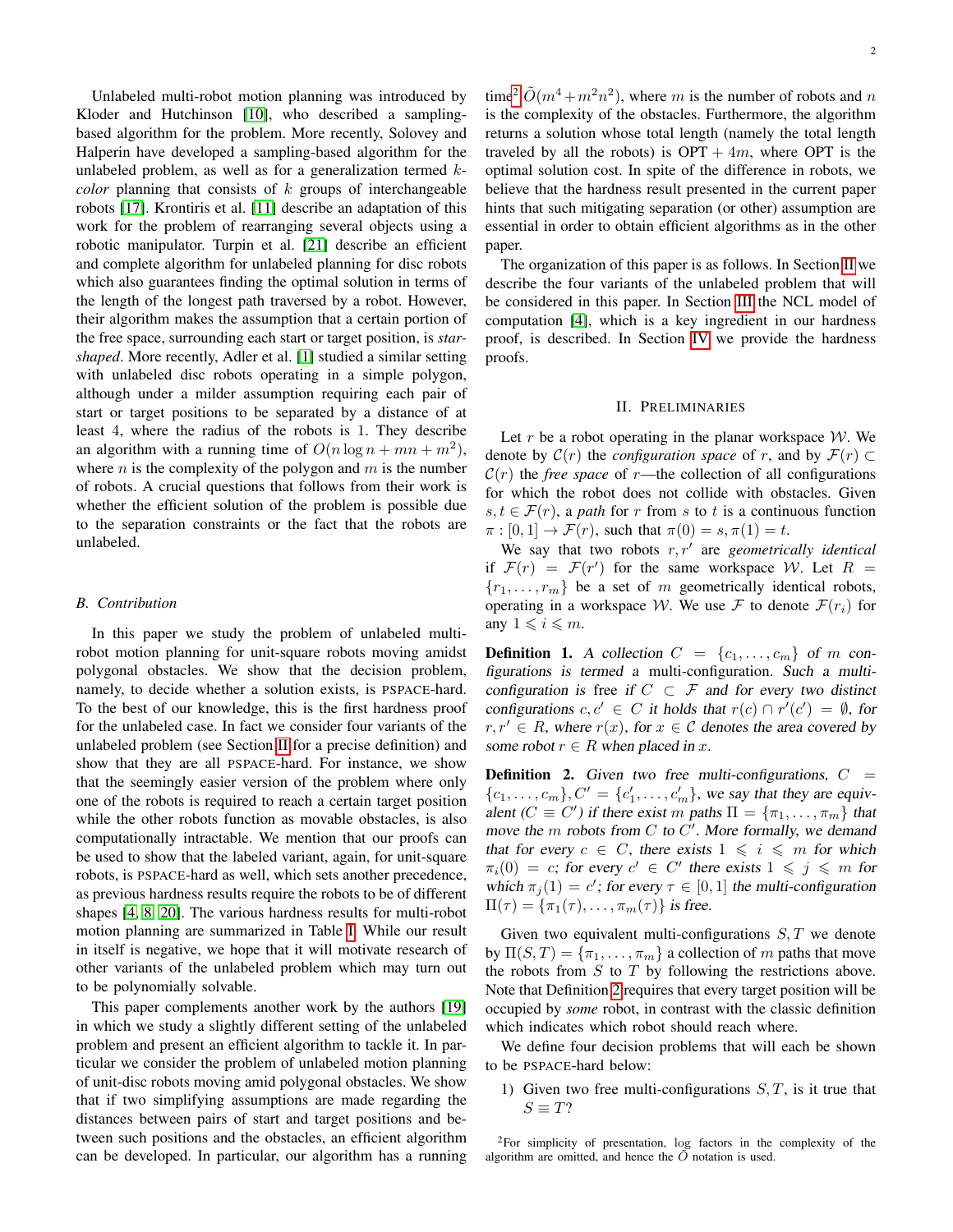<span id="page-2-0"></span>

| Contributor         | Problem            | Complexity       | Robots                  | Workspace           |
|---------------------|--------------------|------------------|-------------------------|---------------------|
| Hopcroft et al. [8] | labeled            | PSPACE-hard      | rectangles              | rectangle           |
| Spirakis, Yap [20]  | labeled            | strongly NP-hard | discs                   | simple polygon      |
| Hearn, Demaine [4]  | labeled            | PSPACE-complete  | $1 \times 2$ rectangles | rectangle           |
| this paper          | unlabeled, labeled | PSPACE-hard      | unit squares            | polygonal obstacles |

TABLE I: Hardness results related to the multi-robot problem.

- 2) Given a free multi-configuration  $S$ , and a configuration  $t \in \mathcal{F}$ , is there a multi-configuration T such that  $t \in T$ and  $S \equiv T$ ?
- 3) Given a free multi-configuration S, a configuration  $s \in$ S, and another configuration  $t \in \mathcal{F}$ , is there a multiconfiguration T such that  $t \in T$ ,  $S \equiv T$  for which there exists  $\pi \in \Pi(S, T)$  such that  $\pi(0) = s, \pi(1) = t$ ?
- 4) Given two configurations  $s, t \in \mathcal{F}$ , are there two multiconfigurations S, T such that  $s \in S$ ,  $t \in T$  and  $S \equiv T$ ?

We will refer to these problems from now on as the *multito-multi*, *multi-to-single*, *multi-to-single-restricted*, and *singleto-single* problems, respectively. Note that *multi-to-single* differs from *multi-to-single-restricted* by allowing any robot to reach t. Although the four problems seem to be closely related, it is not clear whether it is possible to reduce one problem to another.

#### III. NONDETERMINISTIC CONSTRAINT LOGIC

<span id="page-2-1"></span>In this section we review the *nondeterministic constraint logic* (NCL) model of computation, and state three decision problems that are based on this model and are shown to be PSPACE-complete [\[4\]](#page-7-1). An NCL machine is defined by a *constraint* graph  $G = (V, E)$ , a *weight* function  $w : E \to \mathbb{N}$ , and a *minimum-flow* constraint  $c: V \to \mathbb{N}$ .

**Definition 3.** A machine configuration is an orientation  $o$ :  $E \to \{0,1\}$  such that for every edge  $(v, v') \in E$  it holds that  $o(v, v') = 1, o(v', v) = 0$ , or  $o(v, v') = 0, o(v', v) = 1$ . An orientation o is valid if for every  $v \in V$  the sum of weights of the edges that are directed into  $v$  is at least the minimum-flow constraint of the vertex. More formally,

$$
\forall v \in V: \sum_{v' \in N(v)} o(v', v) \cdot w(v', v) \geqslant c(v),
$$

where  $N(v)$  denotes the set of neighbors of v in G.

A *move* from one orientation to another consists of a reversal of the orientation of a single edge, while maintaining the minimum-flow constrains. Given two orientations  $o, o'$  we say that they are *equivalent*, and denote this relation by  $o \equiv o'$ , if  $o$  can be transformed into  $o'$  by a series of moves. Given these definition, the following decision problems are defined in [\[4\]](#page-7-1):

- 1) Given two orientations  $o_S, o_T$ , is it true that  $o_S \equiv o_T$ ?
- 2) Given an orientation  $o_S$  and an edge  $(v, v') \in E$  is there another orientation  $o_T$  such that  $o_S \equiv o_T$  and  $o_S({v, v'}) \neq o_T({v, v'}),$  i.e., the orientation of  $(v, v')$ is reversed between the two configurations?
- 3) Let  $(v, v'), (u, u') \in E$ . Additionally, let  $o_{(v, v')}, o_{(u, u')}$ be two orientations for these specific edges. Are there

two configurations  $o_S, o_T$  such that  $o_S \equiv o_T$  and  $o_S(v, v') = o_{(v, v')}, o_T(u, u') = o_{(u, u')}$ ?

These problems are termed *full-to-full*, *full-to-edge*, and *edge-to-edge*, respectively. We are interested in a particular setting of the problem where the constraint graph is planar and consists of only two types of vertices:

- An AND vertex has a minimum-flow constraint of two, and has exactly three incident edges, where one of the edges has a weight of two, and each of the other two edges has a weight of one.
- An OR vertex has a minimum-flow constraint of two and has exactly three incident edges, each with a weight of two.

The following Theorem will play a central role in our analysis. Its proof is found in [\[4,](#page-7-1) Theorem 12].

<span id="page-2-2"></span>Theorem 4 (Hearn and Demaine). Full-to-edge*,* full-to-full*, and* edge-to-edge*, are* PSPACE*-complete, even when the constraints graph is simple, planar, and consists of only* AND *and* OR *vertices.*

#### *A. Grid-embedded constraint graph*

In order to simplify the reduction process in the following sections, we show that given a constraint graph  $G$ , as described above, it can be transformed into a two-dimensional constraint grid graph  $H$ , such that the three NCL decision problems remain PSPACE-hard on  $H$  as well. We mention that the authors of [\[4\]](#page-7-1) use a similar grid embedding, but omit the relevant details. Thus we chose to provide a full description of this process here.

We generate a new constraint graph  $H$  whose vertices are grid vertices and edges are grid edges. Each edge of  $G$  is transformed into a noncrossing path in  $H$ . Such an embedding is possible due to the fact that  $G$  is simple and planar. For the purpose of the reduction it suffices to know that such an embedding can be carried out in polynomial time, but we mention that a linear-time algorithm by Liu et al. exists [\[12\]](#page-8-13).

As G is planar and has a degree of three (it is exclusively made of AND and OR vertices), it can be embedded on a planar grid  $H = (V_H, E_H)$  which is defined as follows. The set of vertices of H is defined to be  $V_H := V \cup U$ , where U is an additional set of vertices called *connectors* and where each  $v \in$  $V_H$  corresponds to a point on the grid. Every edge  $(v, v') \in$  $E_H$  corresponds to an axis-parallel segment that connects the two points v, v' on the grid. Given two vertices  $v, v' \in V$  for which  $(v, v') \in E$  we denote by  $H(v, v') = (v, u_1, \dots, u_\ell, v')$ the path in  $H$  that corresponds to  $(v, v')$ .

We also define the weight and capacity functions  $w_H, c_H$ , respectively. Each vertex  $v \in V$  maintains its original capacity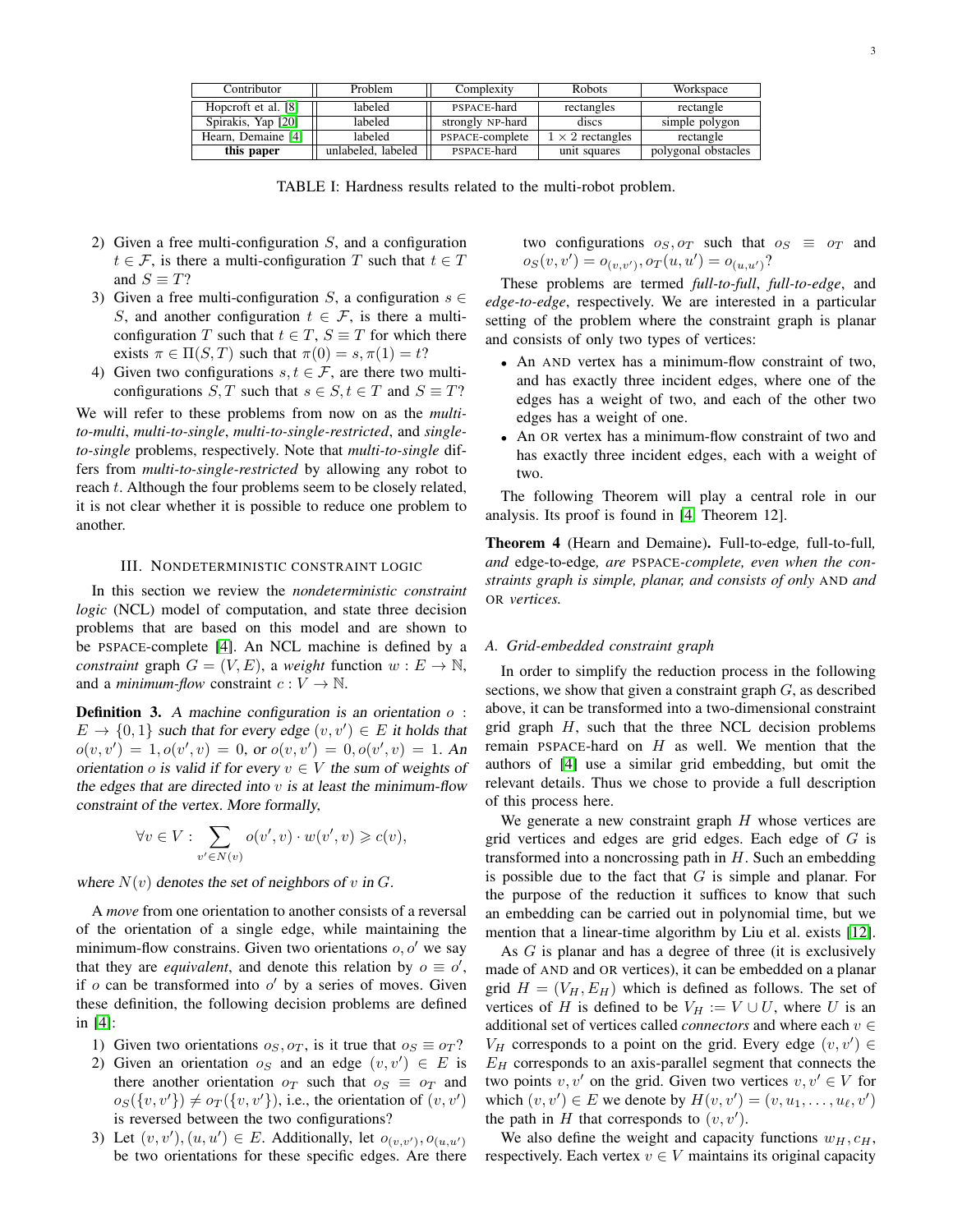

Fig. 1: AND and OR vertices. Red (dashed) edges have a weight of 1 and blue (solid) edges have a weight of 2. The blue (solid) vertex (circle) represent an minimum flow constraint of 2. In (a)  $A_1$  can be directed outward if and only if  $A_2$  and  $A_3$ are both directed inward. In (b)  $O_1$  can be directed outward if and only if any of the other two is directed inward.

of two from G, that is,  $c_H(v) := c(v)$ . Let  $(v, v') \in E$  and let  $u \in U$  such that  $u \in H(v, v')$ . Then  $c_H(u) := w(v, v')$ . Additionally, suppose that  $(u, u')$  represents an edge on the path  $H(v, v')$ , then we let  $w_H(u, u') := w(v, v')$ .

Lemma 5. Configuration-to-edge*,* full-to-full*, and* edge-toedge*, are* PSPACE*-complete, even for the grid-embedded constraint graph* H *that consists of only* AND*,*OR*, and connector vertices.*

*Proof:* Every orientation of H can be transformed into an orientation for  $H$ , and vice versa. Using this fact the hardness of the these three problems immediately follow from Theorem [4.](#page-2-2)

#### <span id="page-3-0"></span>IV. FROM NCL TO MULTI-ROBOT MOTION PLANNING

In this section we present the reduction from the three NCL problems, which were described in the previous section, to our four unlabeled multi-robot motion planning problems; we will call them unlabeled problems for short. Specifically, we consider the case where the input consists of a grid-embedded constraint graph  $H$ , as described in Section [III.](#page-2-1) Given such a graph H we construct an unlabeled scenario which corresponds to the graph and consists of unit-square robots and polygonal obstacles. We use a grid layout, as depicted in Figure [3,](#page-3-1) where the cells of this grid are of dimension  $5 \times 5$  and the walls separating the cells are of thickness  $1/2$ . Each such cell functions as a placeholder for a gadget which represents and emulates a specific vertex of  $H$ . The gadgets are placed according to the positions of their counterpart vertices in H. Note that between every two adjacent cells there is a doorway of width 1 so that an interaction between adjacent gadgets can take place. We may rotate the gadgets depicted below by 90, 180 or 270 degrees so that gadgets that correspond to two vertices of  $H$  that share an edge will share a passage. When two vertices of  $H$  share an edge, the corresponding gadgets will share a robot. A similar scheme was employed in [\[4\]](#page-7-1), although they used different gadgets as they were interested in showing the hardness of slightly different motion planning problems.

#### <span id="page-3-2"></span>*A.* AND*,* OR*, and connector gadgets*

For each vertex of  $H$  we create a gadget that emulates the functionality of this vertex in the NCL machine. For the vertices of U we create a *connector* gadget, while for

<span id="page-3-1"></span>

Fig. 3: Placeholders for the gadgets.

the vertices of  $V$  we create AND and OR gadgets. All the gadgets fit into  $5 \times 5$  squares (see Figures [4](#page-5-0)[,5,](#page-5-1)[6\)](#page-5-2) and have either two or three exists through which they connect to other gadgets. Every gadget accommodates several robots and contains polygonal obstacles; the robots are illustrated in purple or green and the obstacles are illustrated in gray. The white regions represent portions of the free workspace. All the robots are placed such that they neither overlap with the obstacles nor with each other. The AND gadgets also have a point obstacle, illustrated in red (its purpose will be explained below). We mention that robots are allowed to touch, but not penetrate, the obstacles. For an illustration of a connection between two gadgets, see Figure [7.](#page-6-0)

Every gadget accommodates several unit-square robots which fall into two categories: those that never leave the gadget and those that may penetrate the gadget or leave it to a neighbor gadget. The former are called *vertex* robots (drawn in purple), while the latter are *edge* robots (drawn in green). Edge robots are located at the exits of the gadgets, one robot per exit. As the name suggests, edge robots correspond to the edges of  $H$  incident to the vertex. The direction of the edge corresponds to the position of the robot, with respect to the gadget. Specifically, an edge that is directed *inward* corresponds to an edge robot that is located at the exit but does not penetrate the  $5 \times 5$  square of the gadget (for example, robot A<sup>1</sup> in Figure [5a\)](#page-5-1); an *outward* directed edge corresponds to an edge robot located at the exist such that exactly half of it is located inside the  $5 \times 5$  square of the gadget (see for example robots  $A_2$ ,  $A_3$  in Figure [5a\)](#page-5-1). We will refer to these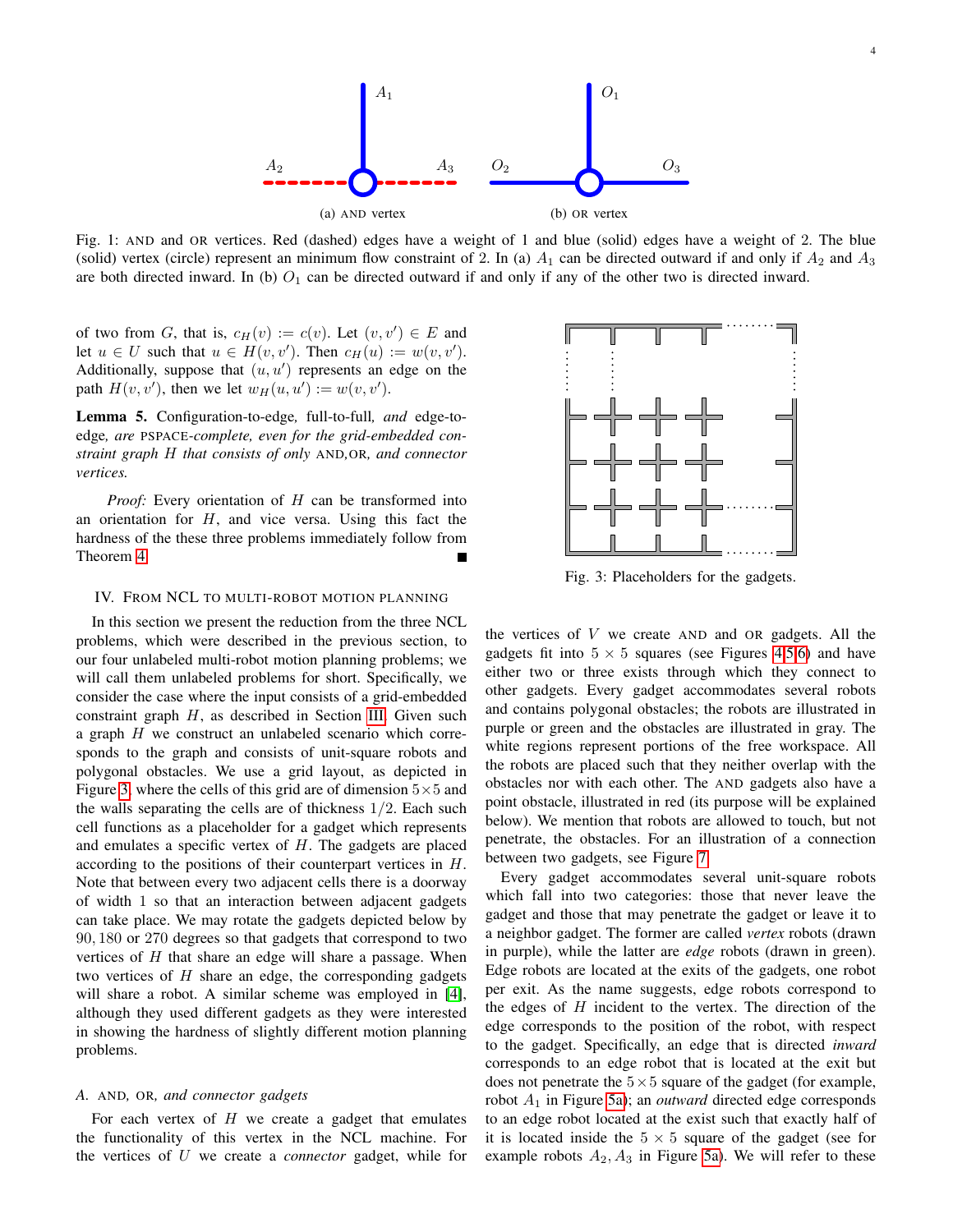

Fig. 2: A grid embedding of a simple planar graph with AND and OR vertices. In (a) we have the original graph  $G = (V, E)$ while in (b) we have a grid embedding of it. Recall that blue (solid) edges represent edges with weights of 2, while red (dashed) represent weights of 1. Similarly, blue circles represent vertices with min-flow constraints of 2, while red represent vertices with min-flow constaints of 1. Note that the embedding preserves the type of the vertices from  $G$ , e.g.,  $v_4$  is an AND vertex in both cases. In order to make the embedding possible the *connector* vertices  $U = \{u_1, \ldots, u_6\}$  were added to H. Note that the minimum-flow costraint of  $u_1$  is 1. The edges of G are represented as paths in H. For instance,  $(v_1, v_6) \in E$  is represented by the path  $H(v_1, v_6) = \{v_1, u_2, u_3, u_4, v_6\}$  in H.

two positions of the edge robot as *inside* a gadget, and *outside* a gadget, respectively. We note that when an edge robot of one gadget is located outside, it is also inside the adjacent gadget, and vice versa. The inverse relation between the position of the edge robots and the orientation of the edges stems from the fact that we wish to avoid situations where too few edges are directed into a vertex (and thus the minimum-flow constraint is not satisfied), and situations where too many edge robots are inside a gadget (and thus a collision occurs). For example, in the OR gadget in Figure [6](#page-5-2) it is not possible for all the three edge robots to be simultaneously inside the gadget, and this ensures that the corresponding OR vertex in the constraint graph will receive a sufficient amount of in-flow.

For simplicity, we only consider configurations of the robots where the center of each robot is located at the vertices of a  $1/2 \times 1/2$  grid. We refer to such configurations as *terminal*. For instance, all the robots in Figures [5](#page-5-1)[,4,](#page-5-0)[6](#page-5-2) are placed at terminal configurations. Additionally, the actual terminal configurations are illustrated in Figure [4b.](#page-5-0) We also allow a robot to move between two adjacent terminal configuration. The following three lemmas illustrate the relation between the gadgets and the vertices of  $H$ . Their proofs are straightforward and therefore omitted.

Lemma 6. *Connector gadgets correspond to connector vertices in* H*, i.e., one of the two edge robot can be inside, if and only if the other edge robot is outside.*

*Proof:* See Figure [4a](#page-5-0) and Figure [4b.](#page-5-0)

Lemma 7. AND *gadgets correspond to* AND *vertices in* H*,* with  $A_2$ ,  $A_3$ ,  $A'_2$ ,  $A'_3$  corresponding to the 1*-weight edges, and*  $A_1, A'_1$  *corresponding to* 2-weight edges, e.g.,  $A_1$  *can move inside the gadget if and only if*  $A_2$ ,  $A_3$  *are both outside.* 

*Proof:* See Figure [5a](#page-5-1) and Figure [5b.](#page-5-1)

Lemma 8. *The* OR *gadgets correspond to* OR *vertices in* H*, i.e., one of the edge robots can move inside if and only if at least one of the other edge robots is outside.*

*Proof:* See Figure [6.](#page-5-2)

### *B. Unlabeled motion planning with gadgets*

We finalize the details of our reduction and prove its correctness. We first show that the structure of gadgets is very restrictive and allows a limited set of movements for the robots, so that robots cannot wander between different gadgets.

<span id="page-4-0"></span>Lemma 9. *Each edge robot can be in at most two distinct terminal configurations.*

*Proof:* We show that for every possible connection of two gadgets the edge robot can be in at most two terminal configurations. We only consider here the combination of the second AND gadget (Figure [5b\)](#page-5-1) and the OR gadget (Figure [6\)](#page-5-2). The other combinations can be treated analogously. Specifically, we consider the case where the connection is made through the edge robot  $A'_3 = O_2$  (colored in orange), as illustrated in Figure [7.](#page-6-0) Notice that robot  $A'_3 = O_2$  is stuck between the robots  $D$  and  $E: D$  is blocked to the left by the red point obstacle (Figure [7a\)](#page-6-0);  $E$  is blocked to the right by an obstacle (Figure [7b\)](#page-6-0). From this observation we conclude that every edge robot can either be inside or outside, and not in any other terminal configuration.

Lemma 10. *Each vertex robot can be in at most two distinct terminal configurations, save robot* O<sup>∗</sup> *in the* OR *gadget, which can be in at most three terminal configurations.*

*Proof:* First, note that every edge robot can move either horizontally or vertically. Let us consider for example robot  $A'_3 = O_2$  in Figure [7,](#page-6-0) which can only move horizontally. Since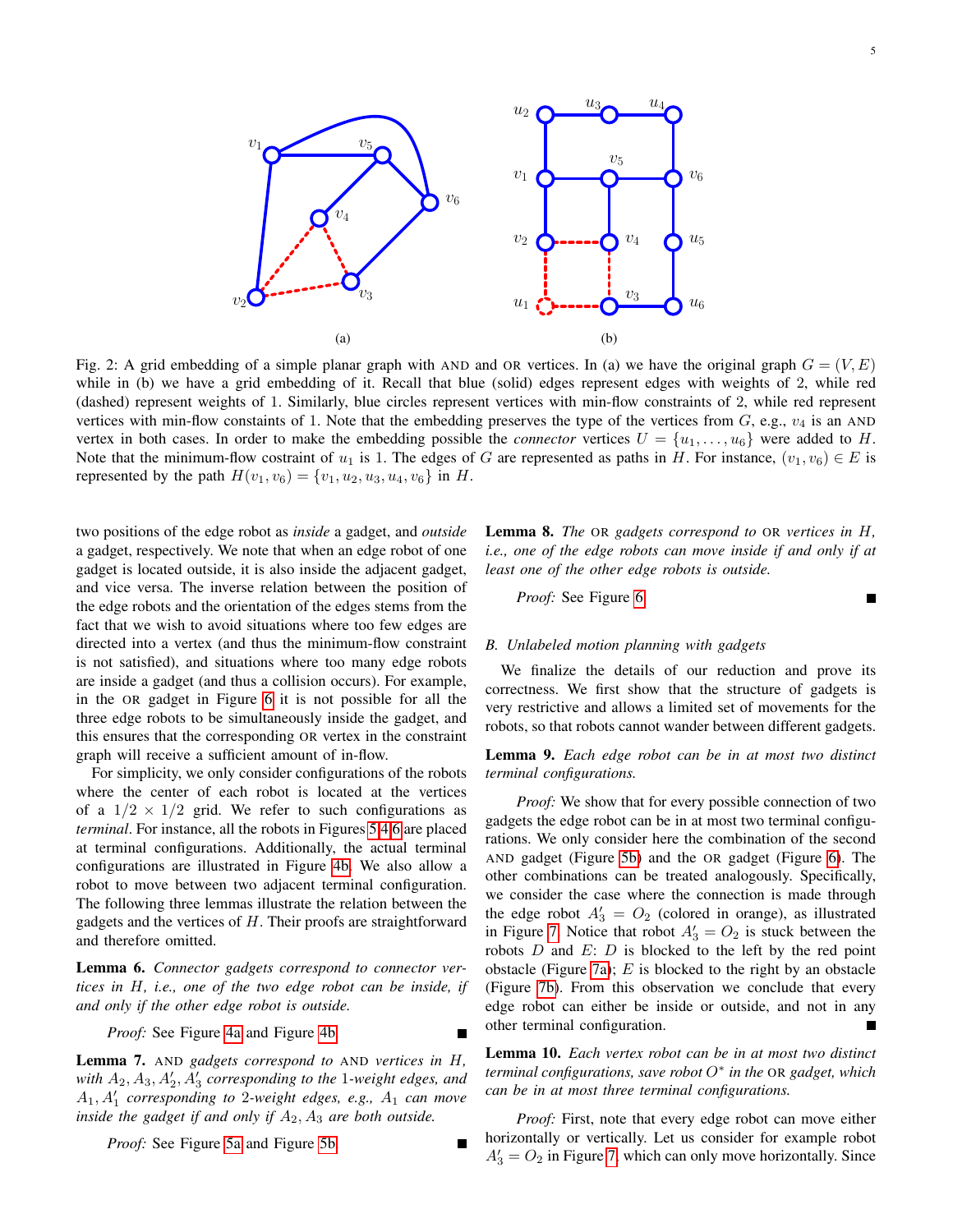<span id="page-5-0"></span>

<span id="page-5-1"></span>Fig. 4: Connector gadgets. The blue crosses in (b) represent terminal configurations, which are defined in Section [IV-A.](#page-3-2)





<span id="page-5-2"></span>

Fig. 6: OR gadget.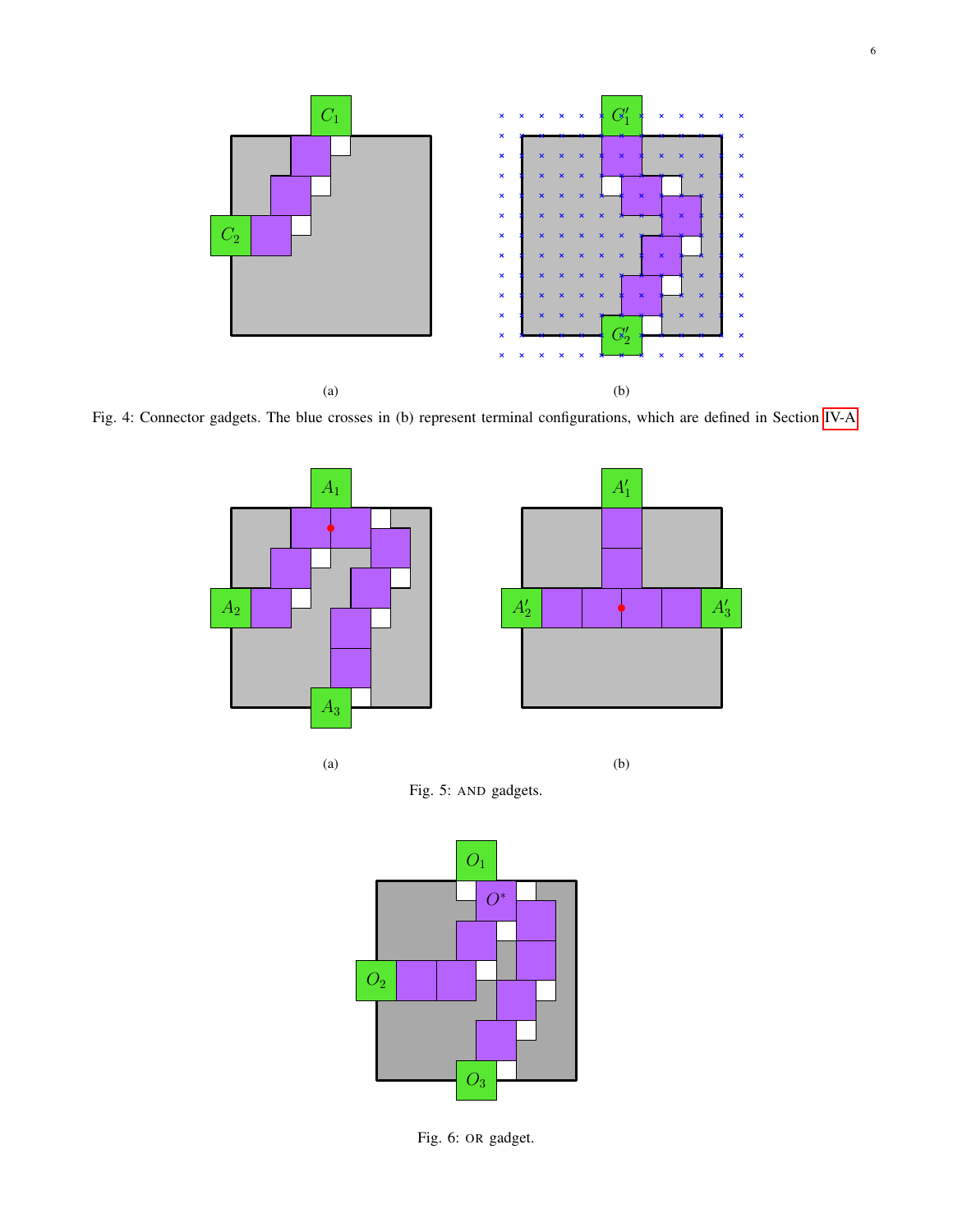<span id="page-6-0"></span>

Fig. 7: Illustration for Lemma [9](#page-4-0) and a depiction of two gadgets that are connected through an edge robot. In both figures the same AND gadget and OR gadgets, which share an edge robot  $A'_3 = O_2$ , are illustrated. These two gadgets simulate an AND vertex and an OR vertex which share an edge. For each edge robot  $A'_i$  in the AND gadget, denote by  $a'_i$  the corresponding edge in the AND vertex. Similarly, denote by  $o_i$  the edge corresponding to the edge robot  $O_i$  in the vertex. Note that  $a'_3$  and  $o_2$ represent the same edge. In (a) the gadget represents a machine configuration in which  $a'_1$  is directed inward,  $a'_2$  outward,  $a'_3$ outward with respect to the AND vertex. As a consequence,  $o_2$  is directed inward with respect to the OR vertex. Additionally,  $o_1$  is directed inward, while  $o_3$  outward. In (b) a similar machine configuration is depicted, with the exception that  $a'_3$  is now directed inward while  $o_2$  outward.

this robot can only move between two terminal configurations (Lemma [9\)](#page-4-0), the two vertex robot that are directly to its right, cannot move further left than where they appear in Figure [7a.](#page-6-0) Additionally, robot  $E$  is bounded from the right by an obstacle which does not allow it to move further to the right than it appears in Figure [7b.](#page-6-0) A similar reasoning can be applied to all the other vertex robots. As to robot  $O^*$ , consider its position in Figure [7a.](#page-6-0) It cannot go up as there is an obstacle there. If  $O_3$  leaves the gadget it can move a half step right, and if  $O<sub>2</sub>$  leaves the gadget it can move a half step down. Notice however, that it cannot move simultaneously down and right since it will collide with the robot that is immediately to its right.

The following lemma implies that our motion planning scenario is so tight that each valid multi-configuration can be interpreted in a single way as an assignment of terminal configurations for the robots.

# <span id="page-6-1"></span>Lemma 11. *Given a specific terminal configuration, there is at most one robot that can be in it.*

We mention that a similar Lemma can be proven for the gadgets used by Hearn and Demaine [\[4\]](#page-7-1) in their hardness proof of the labeled variant of the *multi-to-multi* problem. Since their proof uses two different types of robots, their result can also be interpreted as a PSPACE-hardness proof for the 2-color multirobot motion planning problem [\[17\]](#page-8-9), which consists of two groups where the robots within each group are identical and interchangeable.

We return to the PSPACE-hardness proof of the four unlabeled problems discussed in our paper.

<span id="page-6-2"></span>Theorem 12. The problems multi-to-multi, multi-to-single, multi-to-single-restricted, and single-to-single, for unit-square robots translating amidst polygonal obstacles in the plane are

## all PSPACE-hard.

*Proof:* We describe reductions from the three NCL-model decision problems to our four unlabeled problem. Specifically we show the following reductions:

- The *full-to-full* problem, which is concerned with checking whether one NCL machine orientation can be transformed to another, is reduced to the *multi-to-multi* unlabeled problem, which is concerned with deciding whether a collection of robots can be moved between two multiconfigurations.
- The *full-to-edge* problem, which is concerned with the existence of an orientation that can be reached from a given orientation where a direction of a specific edge is flipped, is reduced to the unlabeled *multi-to-single* and *multi-to-single-restricted* problems that are concerned with moving an arbitrary or a specific robot (respectively) to a given destination configuration, when a starting multi-configuration is specified for all the robots.
- The *edge-to-edge* problem, which is concerned with the existence of two orientations, where one can be transformed to another, such that the two orientations have an opposite direction for a given edge, is reduced to the unlabeled *single-to-single* problem which is concerned with the existence of two multi-configurations that are equivalent, where each of the two multi-configurations contains a specific configuration that is given as input (where the configuration is not assigned to a specific robot).

We use the same reduction for all three cases. Only the analysis slightly differs. Given a grid-embedded constraint graph H we generate a scenario for the unlabeled problem as we described above, by placing gadgets corresponding to vertices and connecting gadget according to the connections in H.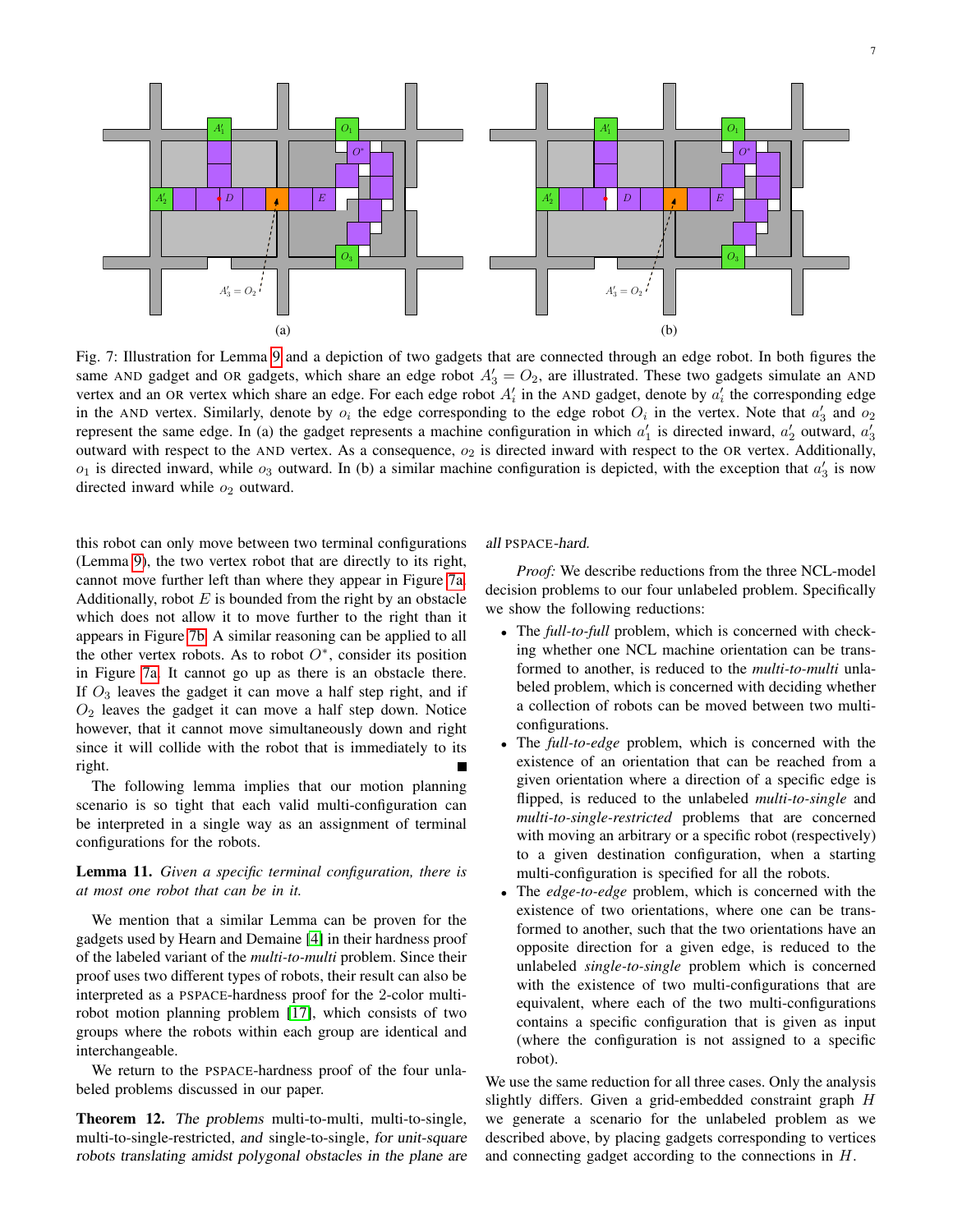We first note that given an orientation for  $H$  it can be transformed into a valid multi-configuration consisting only of terminal configurations, where the directions of edges in H induce configurations for the respective edge robots, and these in turn induce configurations for the vertex robots. In the other direction, given a valid multi-configuration for the robots that consists of only terminal configurations a valid orientation for  $H$  can be easily generated, by considering only the positions of edge robots. Note that by Lemma [9](#page-4-0) every edge robot can be in at most two terminal configurations that represent two opposite directions of the same edge of H.

We first prove the hardness of the *multi-to-multi* problem by a reduction from the *full-to-full* problem. Let  $o_S$ ,  $o_T$  be two orientations of  $H$ , and denote by  $S$ ,  $T$  the two free multiconfigurations induced by them. It is clear that if  $o_S \equiv o_T$ then also  $S \equiv T$ . Now, suppose that  $S \equiv T$ . Notice that in order to show that this implies that  $o_S \equiv o_T$  we need to prove the existence of a solution  $\Pi(S,T)$  where no two edge robots move at a given time. More accurately, we need to show that there exists a solution in which every edge robot is in transit between two terminal configurations, only when all the other edge robots are stationary in terminal configurations. We consider for example the AND gadget (Figure [5a\)](#page-5-1) and show that each simultaneous movement of edge robots, where several edge robots are located simultaneously at non-terminal configuration, can be carried out in a sequential manner as well. We treat the various combinations of robots moving simultaneously in and out of the gadget. If both  $A_2$  and  $A_3$ move inside then  $A_1$  must be out, and therefore the former two robots do not depend on each other in order to make their move. Now suppose that  $A_2$  and  $A_3$  simultaneously move outside. This means that each of the two gadgets, to which  $A_2$ and  $A_3$  are entering, already moved other edge robots, and vertex robots, so that the entrance of  $A_2$ ,  $A_3$  will be possible. Thus the fact that  $A_2$  can leave the gadget does not depend on the fact that  $A_3$  leaves the gadget, and vice versa. Therefore, we can move  $A_2, A_3$  in a sequential manner. Therefore, a solution  $\Pi(S, T)$  as required always exists and in the case that  $S \equiv T$  it also follows that  $o_S \equiv o_T$ .

We now proceed to prove the hardness of the *multi-tosingle* problem by a reduction from the *full-to-edge* problem. Recall that  $full-to-edge$  consists of an orientation  $\sigma_S$  and edge  $e \in E_H$ . The question is whether there exists another orientation  $o_T$  such that  $o_S \equiv o_T$  and  $o_S(e) \neq o_T(e)$ , i.e., the direction of e in the two configurations is reversed. Denote by S the multi-configuration induced by  $o_S$ , and by  $s \in S$ the terminal configuration that corresponds to the edge  $e$  in the direction  $o<sub>S</sub>(e)$ . We now ask whether there exists a multiconfiguration T such that  $S \equiv T$  such that there exists  $t \in T$ that corresponds to  $e$  in the opposite direction. Now that we have defined the components of our *multi-to-single* problem it is clear that if there exists an orientation  $\rho_T$  as required, then its induced multi-configuration satisfies the conditions of *multi-to-single*. The opposite direction follows similarly to the *multi-to-multi* proof above.

The difference between *multi-to-single* and *multi-to-singlerestricted* is that in the latter we require that a specific robot will move to a specific target configuration. Note that 8

our reduction for *multi-to-single* holds here as well, since a selection of a specific edge of  $H$  induces the selection of a specific robot that has to move between two configurations (see Lemma [11\)](#page-6-1). The hardness of the *single-to-single* problem by a reduction from the *edge-to-edge* problem can be proved in a manner similar to the previous three cases.

We mention that using Lemma [11,](#page-6-1) our hardness proof can also be applied to prove the hardness of the labeled variant of *multi-to-multi*. In this case, each robot  $r_i$  is assigned with specific start and target configurations  $s_i$  and  $t_i$ , respectively, and the goal is to move each  $r_i$  from  $s_i$  to  $t_i$  while avoiding collisions with robots and obstacles. Specifically, we have the following result.

Theorem 13. Labeled multi-robot motion planning for unitsquare robots moving amidst polygonal obstacles is PSPACEhard.

*Proof:* We follow the same reasoning as for the *full-tofull* to *multi-to-multi* reduction (Theorem [12\)](#page-6-2) and add that due to Lemma [11](#page-6-1) given a placement of the robots induced by the starting multi-configuration  $S$ , the targets multi-configuration can be viewed as an assignment of a specific target for every robot. Specifically, given an initial assignment  $s_i$  for robot  $r_i$ , there at most one configuration in  $T$  to which it can move (see Lemma [11\)](#page-6-1).

## V. CONCLUDING REMARKS

In this paper we studied the problem of motion planning of multiple unlabeled unit-square robots in an environment cluttered with polygonal obstacles. We proved that four variants of this problem are PSPACE-hard. While our result in itself is negative, we hope that it will motivate research of other variants of the unlabeled problem which may turn out to be polynomially solvable.

#### **REFERENCES**

- <span id="page-7-9"></span>[1] Aviv Adler, Mark de Berg, Dan Halperin, and Kiril Solovey. Efficient multi-robot motion planning for unlabeled discs in simple polygons. In *Workshop on the Algorithmic Foundations of Robotics (WAFR)*, 2014.
- <span id="page-7-3"></span>[2] Kevin Buchin and Maike Buchin. Rolling block mazes are pspacecomplete. *JIP*, 20(3):719–722, 2012.
- <span id="page-7-4"></span>[3] Kevin Buchin and Dirk H. P. Gerrits. Dynamic point labeling is strongly pspace-complete. In *ISAAC*, pages 262–272, 2013.
- <span id="page-7-1"></span>Robert A. Hearn and Erik D. Demaine. PSPACE-completeness of sliding-block puzzles and other problems through the nondeterministic constraint logic model of computation. *Theoretical Computer Science*, 343(1-2):72–96, 2005.
- <span id="page-7-2"></span>[5] Robert A. Hearn and Erik D. Demaine. *Games, puzzles and computation*. A K Peters, 2009.
- <span id="page-7-7"></span>[6] Shai Hirsch and Dan Halperin. Hybrid motion planning: Coordinating two discs moving among polygonal obstacles in the plane. In *Workshop on the Algorithmic Foundations of Robotics (WAFR)*, pages 239–255. Springer, 2002.
- <span id="page-7-5"></span>[7] Markus Holzer and Sebastian Jakobi. On the complexity of rolling block and Alice mazes. In *FUN*, pages 210–222, 2012.
- <span id="page-7-0"></span>[8] John E. Hopcroft, Jacob T. Schwartz, and Micha Sharir. On the complexity of motion planning for multiple independent objects; PSPACEhardness of the "Warehouseman's problem". *International Journal of Robotics Research*, 3(4):76–88, 1984.
- <span id="page-7-6"></span>[9] Takehiro Ito, Marcin Kamiski, and Erik D. Demaine. Reconfiguration of list edge-colorings in a graph. *Discrete Applied Mathematics*, 160  $(15):2199 - 2207, 2012.$
- <span id="page-7-8"></span>[10] Stephen Kloder and Seth Hutchinson. Path planning for permutationinvariant multi-robot formations. In *ICRA*, pages 1797–1802, 2005.